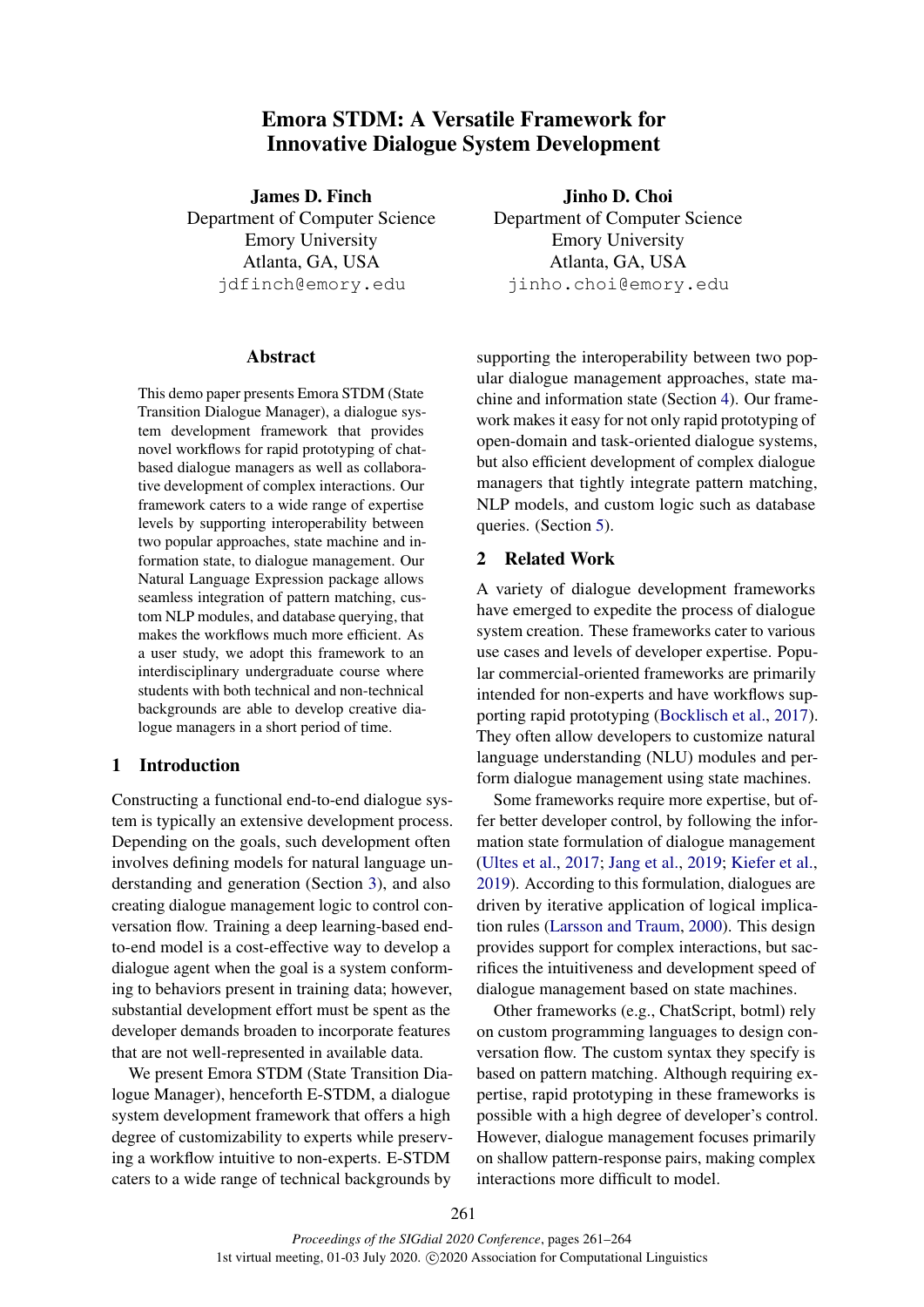<span id="page-1-1"></span>

| ID              | Framework       | <b>Type</b> | License        | <b>SM</b> | <b>IS</b> | <b>PM</b> | IC | ЕF | ON | EТ | <b>CM</b> |
|-----------------|-----------------|-------------|----------------|-----------|-----------|-----------|----|----|----|----|-----------|
|                 | Emora STDM      | Library     | Apache 2.0     |           |           |           |    |    |    |    |           |
| $\overline{2}$  | AIML            | Language    | <b>GNU 3.0</b> |           |           |           |    |    |    |    |           |
| $\overline{3}$  | RiveScript      | Language    | MIT            |           |           |           |    | ↵  |    |    |           |
| $\overline{4}$  | ChatScript      | Language    | MIT            | ↵         |           |           |    |    |    |    |           |
| 5               | botml           | Language    | MIT            |           |           |           |    | ں  |    |    |           |
| 6               | OpenDial        | Tool        | MIT            |           |           |           |    | ✓  |    |    |           |
| 7               | PyDial          | Tool        | Apache 2.0     |           | √         |           |    |    |    |    |           |
| 8               | VOnDA           | Tool        | $CC$ BY-NC 4.0 |           | √         |           |    | ✓  | √  |    |           |
| $\overline{9}$  | <b>Botpress</b> | Tool        | Commercial     | √         |           |           | √  |    |    |    |           |
| $\overline{10}$ | <b>RASA</b>     | Tool        | Commercial     | v         |           |           | √  |    |    |    |           |
| 11              | DialogFlow      | API         | Commercial     |           |           |           |    |    |    |    |           |

Table 1: Comparison of features supported by various dialogue system development frameworks. SM: state machine, IS: information state, PM: pattern matching for natural language, IC: developer-trained intent classification, EF: external function calls, ON: ontology, ET: error tracking, CM: combine independent dialogue systems.

Table [1](#page-1-1) shows a comparison of E-STDM to existing frameworks. E-STDM is most similar to PyOpen-Dial and botml, which support pattern matching for NLU and tight integration of external function calls. Unlike any existing framework, however, E-STDM explicitly supports both state machine and information state paradigms for dialogue management, and also provides NLU that seamlessly integrates pattern matching and custom modules.<sup>[1](#page-0-0)</sup>

# <span id="page-1-0"></span>3 NATEX: Natural Language Expression

To address the challenge of understanding user input in natural language, we introduce the NATural language EXpression, NATEX, that defines a comprehensive grammar to match patterns in user input by dynamically compiling to regular expressions. This dynamic compilation enables abstracting away unnecessary verbosity of regular expression syntax, and provides a mechanism to embed function calls to arbitrary Python code. We highlight the following key features of NATEX.

**String Matching** It offers an elegant syntax for string matching. The following NATEX matches user input such as '*I watched avengers*' or '*I saw Star Wars*' and returns the variable \$MOVIE with the values '*Avengers*' and '*Star wars*', respectively:

```
[I {watched, saw}
$MOVIE={Avengers, Star Wars}]
```
The direct translation of this NATEX to a regular expression would be as follows:

```
.*?\bI\b
.*? (?:\b(?:watched)\b|\b(?:saw)\b)
.*?(?P<MOVIE>(?:\b(?:avengers)\b|
                \b(?:star \ wars) \b).*?
```
As shown, NATEX is much more succinct and interpretable than its counterpart regular expression.

Function Call It supports external function calls. The following NATEX makes a call to the function #MDB in Python that returns a set of movie titles:

[I {watched, saw} \$MOVIE=#MDB()]

This function can be implemented in various ways (e.g., database querying, named entity recognition), and its NATEX call matches substrings in the user input to any element of the returned set. Note that not all elements are compiled into the resulting regular expression; only ones that are matched to the user input are compiled so the regular expression can be processed as efficiently as possible.

**Ontology** It supports ontology editing and querying as the built-in NATEX function called #ONT. An ontology can be easily built and loaded in JSON. #ONT(movie) in the example below searches for the movie node in a customizable ontology represented by a directed acyclic graph and returns a set of movie titles from the subgraph of movie:

```
[I {watched, saw} $MOVIE=#ONT(movie)]
```
**Response Generation** It can be used to generate system responses by randomly selecting one production of each disjunction (surrounded by  $\{\}$ ) in a top-down fashion. The following NATEX can generate "*I watched lots of action movies lately*" or "*I watched lots of drama movies recently*", and assign the values of '*action*' and '*drama*' to the variable \$GENRE respectively:

```
I watched lots of $GENRE={action,
horror, drama} movies {recently, lately}
```
Error Checking Our NATEX compiler uses the Lark parser to automatically detect syntax errors.<sup>[2](#page-0-0)</sup> Additionally, several types of error checking are performed before runtime such as:

<sup>&</sup>lt;sup>1</sup>Emora STDM is available as an open source project at [github.com/emora-chat/emora\\_stdm](github.com/emora-chat/emora_stdm).

<sup>2</sup><https://github.com/lark-parser/lark>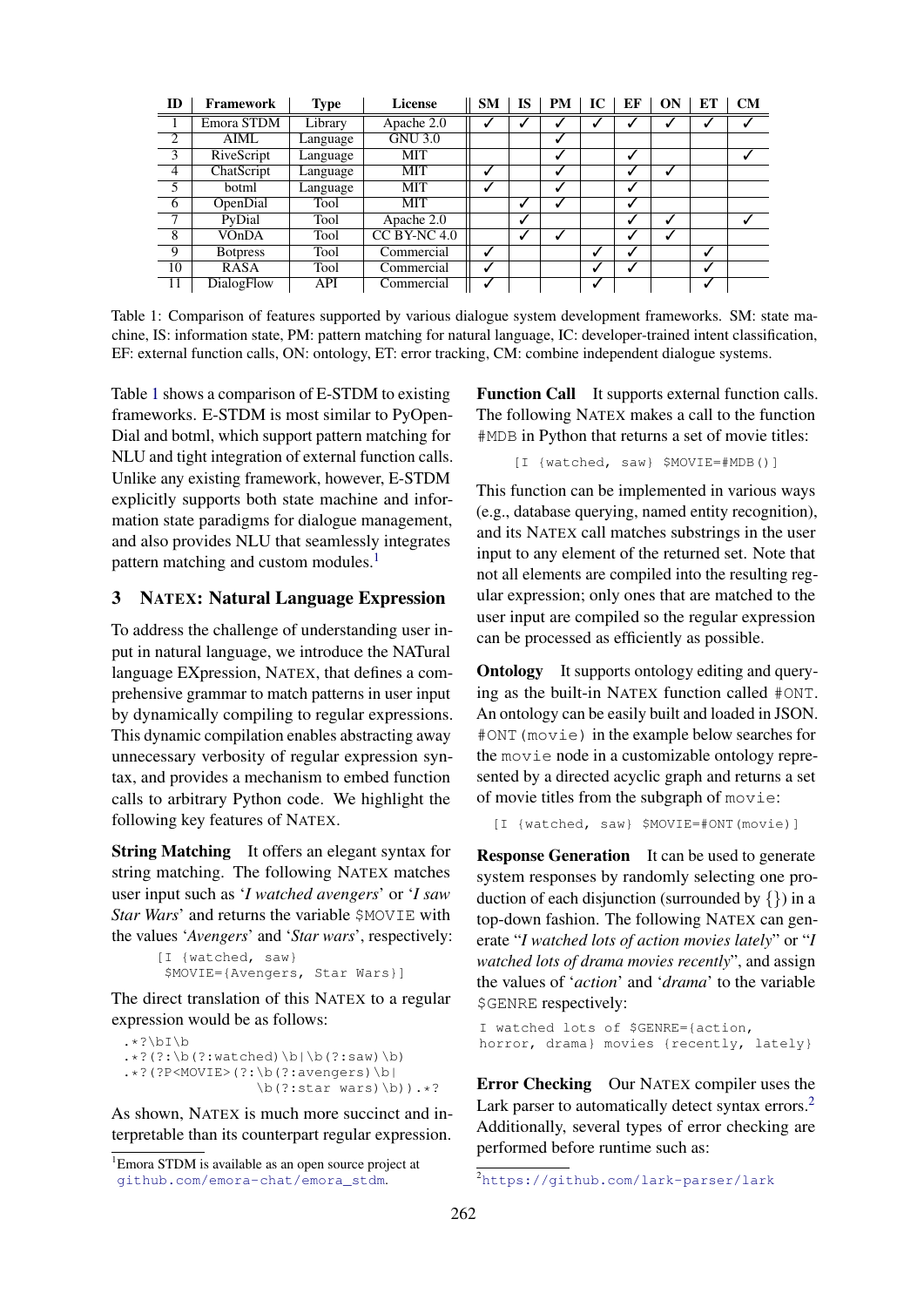<span id="page-2-1"></span>

Figure 1: A dialogue graph using a state machine approach with NATEX to dialogue management.

{

- Call to a non-existing function.
- Exceptions raised by any function.
- Function returning mismatched type.
- Reference to a non-existing variable.

### <span id="page-2-0"></span>4 Dialogue Management

#### 4.1 Dialogue State Machine

The primary component responsible for dialogue management within E-STDM is a state machine. In our framework, state transitions alternate between the user and the system to track turn taking, and are defined by NATEX (Figure [1\)](#page-2-1). Any transition performed with a variable-capturing NATEX will store a variable-value pair in a dedicated table in memory, which persists globally for future reference.

User turns are modeled by transitions according to which NATEX matches the user input. To resolve cases where multiple NATEX yield matches, transitions can be defined with priority values. Similarly, developers can specify a catch-all "error transition" (ERROR in Figure [1\)](#page-2-1) to handle cases where no transition's NATEX returns a match. The user input resulting in an error transition is automatically logged to improve the ultimate design of the state machine.

System turns are modeled by randomly selecting an outgoing system transition. Random selection promotes uniqueness among dialogue pathways, but can be restricted by specifying explicit priority values. To avoid redundancy when returning to a previously visited state, E-STDM prefers system transitions that have not been taken recently.

The simplicity of this dialogue management formulation allows for rapid development of contextually aware interactions. The following demonstrates the streamlined JSON syntax for specifying transitions  $S_1, S_3, U_1, U_2$ , and  $U_3$  in Figure [1.](#page-2-1)

```
"Have you seen any movies lately?": {
  "state": "c",
  "[I, $ENT=#ONT(entertainment)]": {
    "What's your favorite $ENT?": {..}
  },
  "[$MOVIE=#MDB()]": {
      "$MOVIE is one of my ...": {..}
  }
  "error": {
      "Sorry, I didn't catch ...": "c"
  } } }
```
# 4.2 Information State Update Rules

Despite its simplicity, state machine-based dialogue management often produces sparsely connected state graphs that are overly rigid for complex interactions [\(Larsson and Traum,](#page-3-5) [2000\)](#page-3-5). E-STDM thus allows developers to specify information state update rules to take advantage of the power of information state-based dialogue management.

Information state update rules contain two parts, a precondition and a postcondition. Each user turn before E-STDM's state machine takes a transition, the entire set of update rules is iteratively evaluated with the user input until either a candidate system response is generated or no rule's precondition is satisfied. In the following example, satisfying precondition [I have \$USER PET=#PET()] triggers postcondition #ASSIGN(\$USER LIKE=\$USER PET)